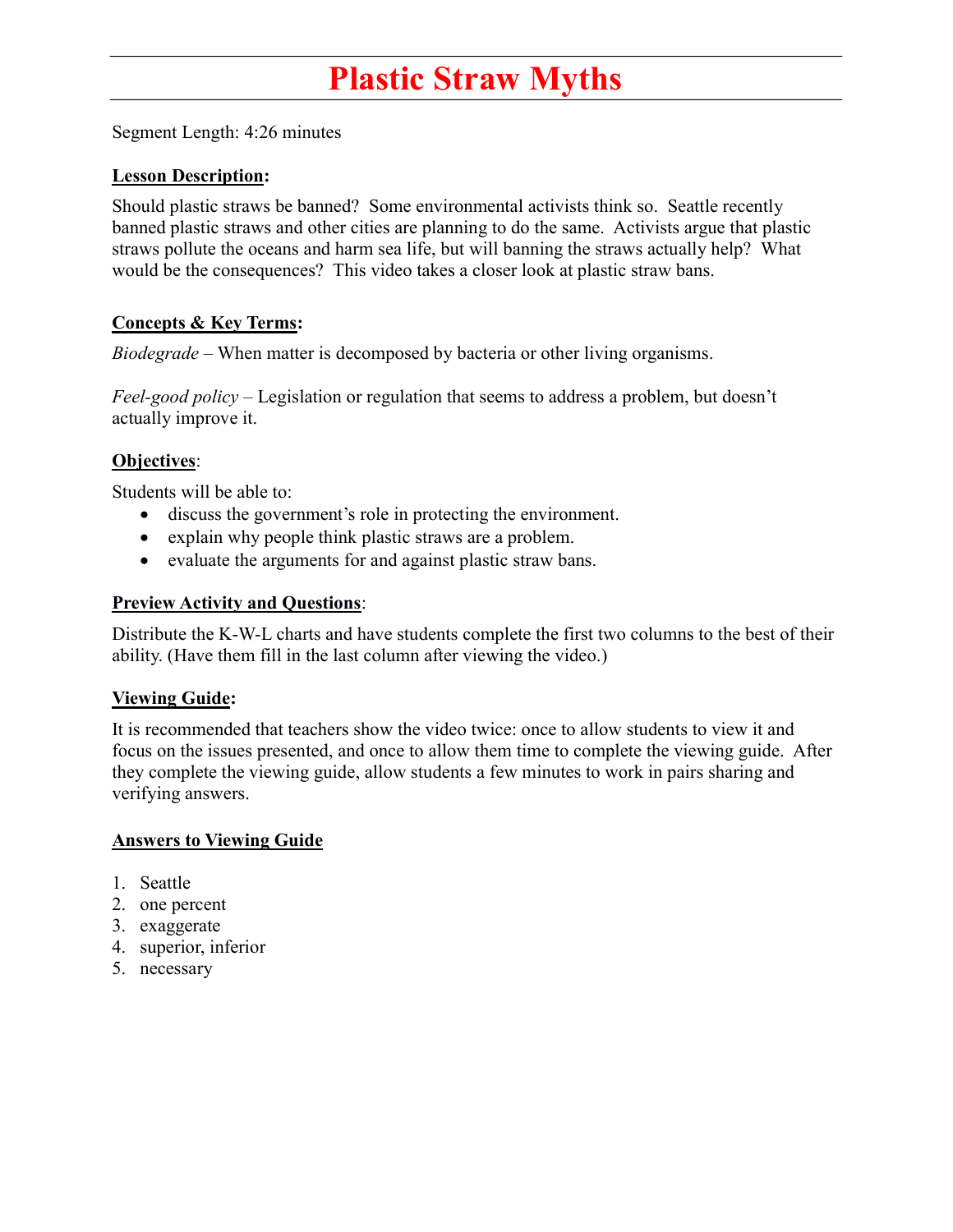# Plastic Straw Myths

| Viewing Guide                                                                                                                                                                                                                                                                                                                                                                    |
|----------------------------------------------------------------------------------------------------------------------------------------------------------------------------------------------------------------------------------------------------------------------------------------------------------------------------------------------------------------------------------|
| Name<br>Date<br><u> 1980 - Jan Stein Stein, fransk politik (d. 1980)</u>                                                                                                                                                                                                                                                                                                         |
|                                                                                                                                                                                                                                                                                                                                                                                  |
| <b>Directions:</b> As you watch the video, fill in the blanks with the correct words.                                                                                                                                                                                                                                                                                            |
|                                                                                                                                                                                                                                                                                                                                                                                  |
| 2. Plastic pollution in the ocean is a real problem, but only about one percent of it comes from                                                                                                                                                                                                                                                                                 |
|                                                                                                                                                                                                                                                                                                                                                                                  |
|                                                                                                                                                                                                                                                                                                                                                                                  |
| and you're asking people to pay more for it.                                                                                                                                                                                                                                                                                                                                     |
| 5. You know a lot of things in life are not ________________________ but beneficial and enjoyable.                                                                                                                                                                                                                                                                               |
| Now, take a few moments to reflect on the video and answer the questions below:                                                                                                                                                                                                                                                                                                  |
| Why is there a dispute over the number of straws used in the United States each day?                                                                                                                                                                                                                                                                                             |
| ,我们也不能在这里的时候,我们也不能在这里的时候,我们也不能会在这里的时候,我们也不能会在这里的时候,我们也不能会在这里的时候,我们也不能会在这里的时候,我们也<br>Nina Nelson posted a video on her Instagram account saying that "In the U.S.A. alone, over 500<br>million straws are being used every single day, most of which are going into our oceans." Why<br>might she have said that most of the straws used in the United States go into the oceans? |
| What do you think is meant by "feel-good policy"? _______________________________                                                                                                                                                                                                                                                                                                |
|                                                                                                                                                                                                                                                                                                                                                                                  |
| What is your view of this issue?                                                                                                                                                                                                                                                                                                                                                 |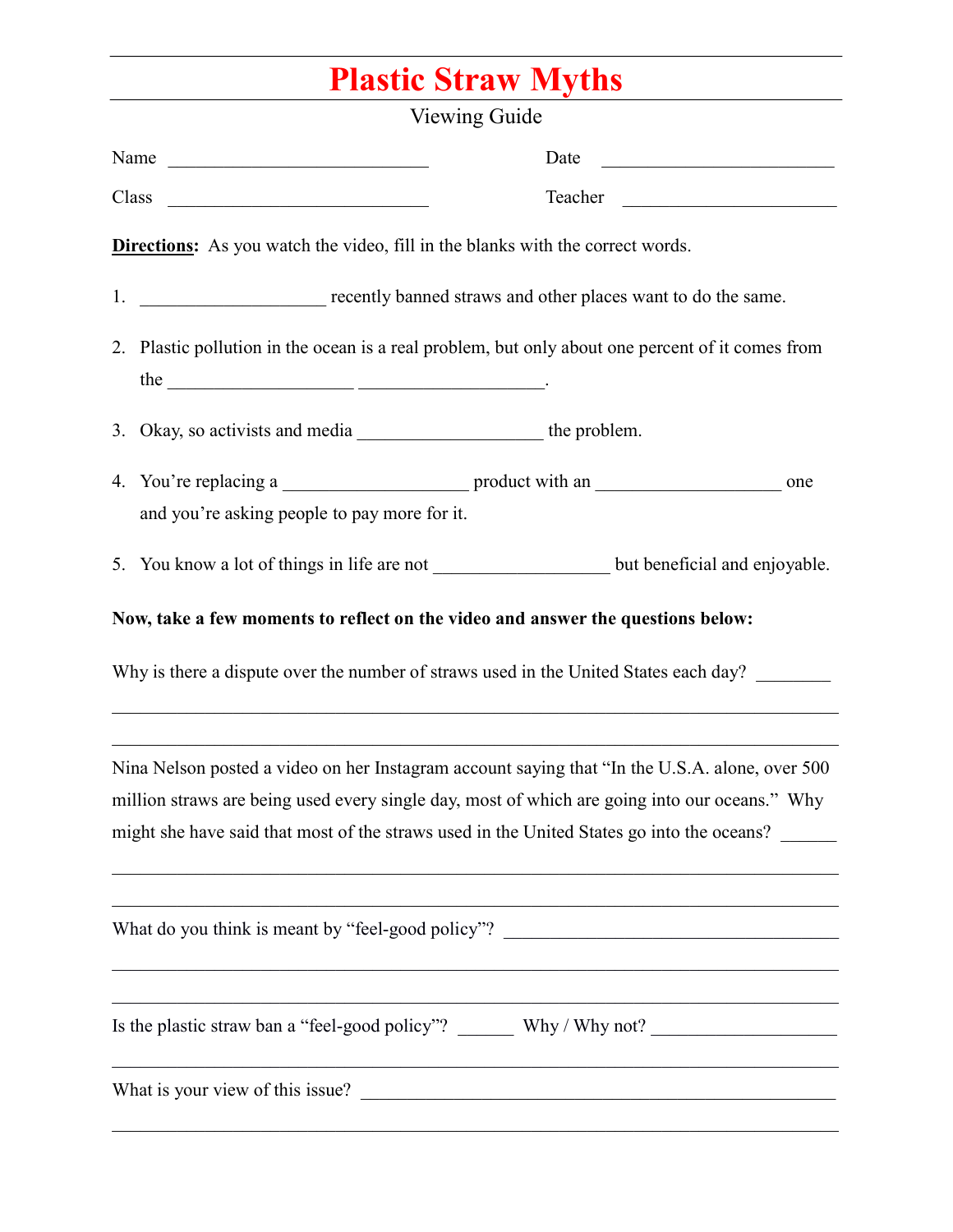# Discussion and Analysis:

- 1. How often do you use plastic straws? Why?
- 2. If your local government banned plastic straws, how would it affect you?
- 3. Why might journalists have repeated that 500 million straws are used each day in the U.S. without verifying that? Why might activists still use that number?
- 4. Why would politicians get involved in this issue?
- 5. If only about one percent of the plastic in the oceans comes from the United States, how much impact will banning straws in the United States have?
- 6. To protect the environment, should the government ban items such as straws? If so, what else should it ban?
- 7. What would be the effect of the United States banning plastic straws on: a) the environment? b) businesses? c) consumers?
- 8. In the video, Angela Logomasini says that paper products take more energy to produce than plastic products, leading to a "net-negative environmental impact." Is the benefit to the oceans worth hurting the environment in other ways? Why / Why not?
- 9. Should debates over government regulations be based on facts or is it acceptable to exaggerate or even lie to convince people to do what others want them to do?
- 10. Starbucks has voluntarily decided to eliminate plastic straws from its stores by 2020. How is this different from the government banning plastic straws?
- 11. Are you for or against banning plastic straws? Explain.

# Discuss These Lines from the Video:

- 1. Five hundred million plastic straws are used in this country…every single day...and many end up in the ocean polluting water and killing sea life.
- 2. [Banning plastic straws] might sound good at parties, but it's not gonna solve any problems.
- 3. Plastic pollution in the ocean is a real problem, but only about one percent of it comes from the United States. Of that one percent, a tiny amount comes from plastic straws.
- 4. Paper products take more energy and more effort to produce. You're going to have a net negative environmental impact.
- 5. This is what environmentalists say about every policy they put out: "A few cents here, a few cents there." Eventually, it begins to be a burden.
- 6. You know, a lot of things in life are not necessary, but beneficial and enjoyable.

# Quotes for Discussion: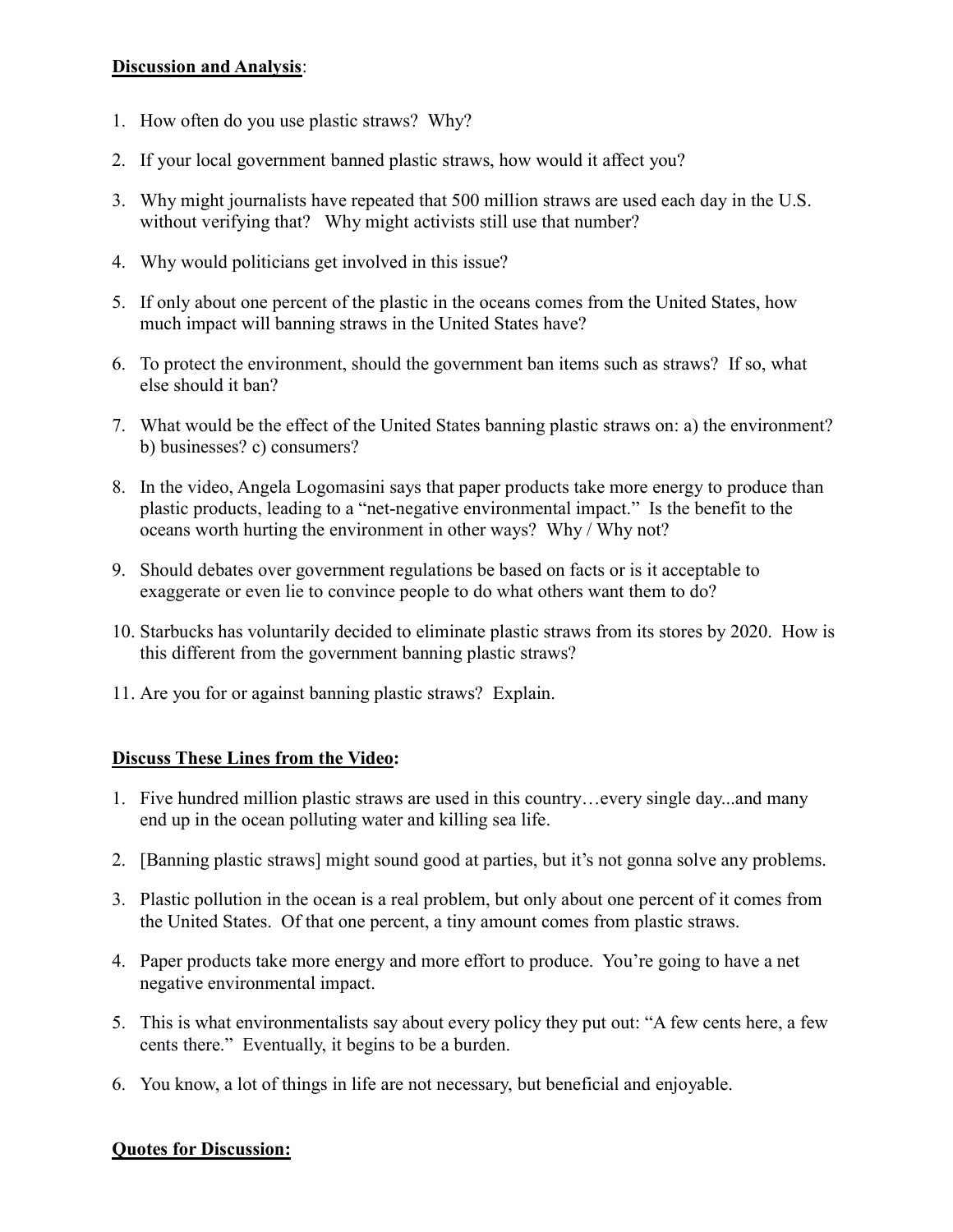Without reflection, we go blindly on our way, creating more unintended consequences, and failing to achieve anything useful. The same state of  $\mu$  are  $\mu$  and  $\mu$  are  $\mu$  are  $\mu$  are  $\mu$  are  $\mu$  are  $\mu$  are  $\mu$  are  $\mu$  are  $\mu$  are  $\mu$  are  $\mu$  are  $\mu$  are  $\mu$  are  $\mu$  are  $\mu$  are  $\mu$  are  $\mu$  a

Single-use plastic straws and stirrers are a pernicious problem and source of pollution. They are among the most common types of litter worldwide. – Bill de Blasio

Preservation of our environment is not a liberal or conservative challenge; it's common sense. – Ronald Reagan

People think, 'It's so easy to give this up. If I can give it up, why can't you give it up?' It's something most people don't notice, but for a disabled person, straws are an accessibility tool. – Alice Wong

Water and air, the two essential fluids on which all life depends, have become global garbage cans. – Jacques Cousteau

Because to take away a man's freedom of choice, even his freedom to make the wrong choice, is to manipulate him as though he were a puppet and not a person. – Madeline L'Engle

# Activities:

1. Show the class one or more of the following videos:

Can Big Business Save the Trees (and the Bees)?

[http://stosselintheclassroom.org/videos/save\\_trees\\_bees/](http://stosselintheclassroom.org/videos/save_trees_bees/)

Epstein: We Live on the Cleanest, Safety Planet in History

http://stosselintheclassroom.org/videos/epstein\_we\_live\_on\_the\_cleanest\_safest planet\_in\_history/

Foam More Energy Efficient than Paper?

http://stosselintheclassroom.org/videos/[foam\\_more\\_energy\\_efficient\\_than\\_paper/](http://stosselintheclassroom.org/videos/foam_more_energy_efficient_than_paper/)

The Philly Soda Tax Scam

[http://stosselintheclassroom.org/videos/philly\\_soda\\_tax/](http://stosselintheclassroom.org/videos/philly_soda_tax/) 

- 2. Some communities now ban plastic grocery bags. What are the advantages? What are the disadvantages? Research and report on plastic bag bans.
- 3. Research other bans and regulations. Identify which ones are "feel-good policies" and explain why you determined they are "feel-good policies."
- 4. If only about one percent of the plastic in the ocean comes from the United States, where does the other ninety-nine percent come from? Research and report on the origin of garbage in the oceans today.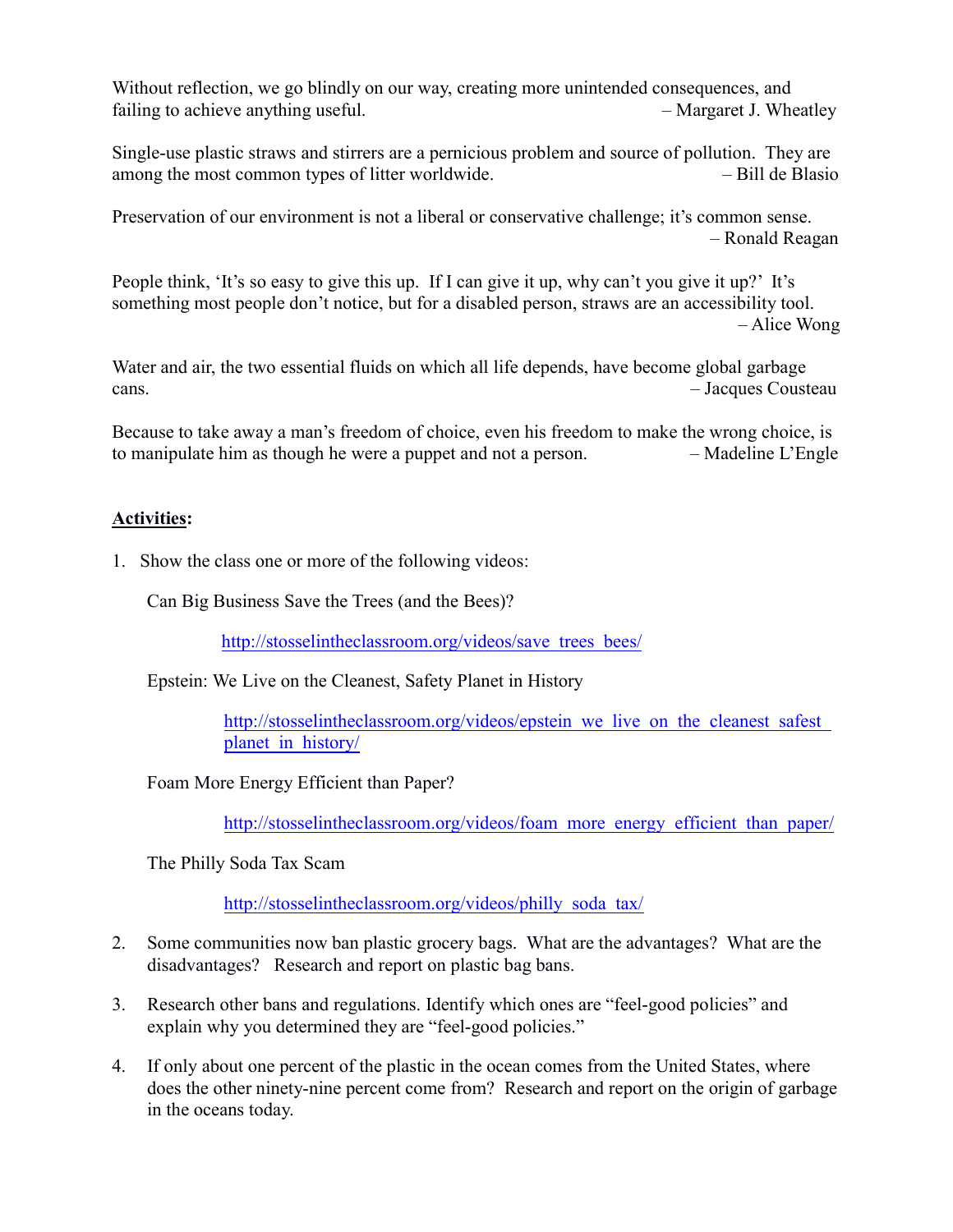- 5. Write a persuasive essay in which you explain different arguments for and against plastic straw bans and then take and defend a position on this topic.
- 6. Research and report on other communities that have banned plastic straws since this video came out in July 2018?
- 7. Research and report on other materials used to make plastic straws? What are the advantages and disadvantages of using those materials?
- 8. Obtain and evaluate different types of straws (plastic, metal, and paper and other biodegradable materials). Be sure to test them under varying circumstances, such as with hot and cold drinks, carbonated and non-carbonated drinks, etc.
- 9. The Great Pacific Garbage Patch (GPGP) spans 617,763 square miles which is bigger than France, Germany and Spain combined and contains at least 79,000 tons of plastic, according to recent research. Research the efforts to clean up this and other floating masses of garbage in the oceans and produce a slideshow to present your findings to the class.
- 10. Read and summarize "Five Reasons Banning Plastics May Harm the Environment and Consumers" from the Competitive Enterprise Institute.

[https://cei.org/blog/five-reasons-banning-plastics-may-harm-environment](https://cei.org/blog/five-reasons-banning-plastics-may-harm-environment-and-consumers11)and-consumers

[11.](https://cei.org/blog/five-reasons-banning-plastics-may-harm-environment-and-consumers11) Read the article "The Last Straw" and write a paper on how laws with good intentions can negatively impact certain people.

<https://www.eater.com/2018/7/19/17586742/plastic-straw-ban-disabilities>